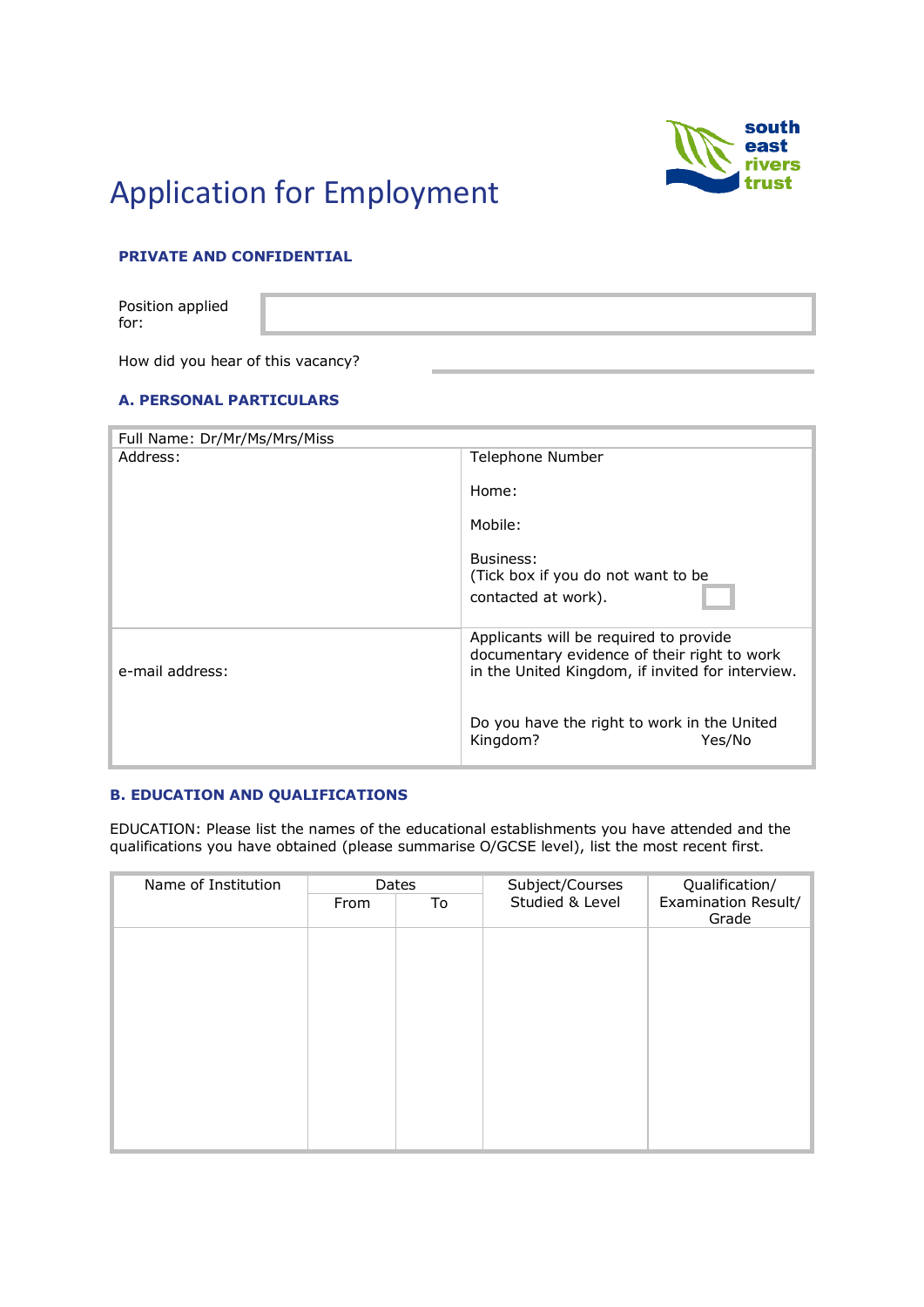OTHER RELEVANT TRAINING OR DEVELOPMENT: Please list any professional qualifications, work related training or memberships of professional organisations (include dates where relevant).

### **C. EMPLOYMENT HISTORY**

Please list starting with the most recent, all the organisations for which you have worked (up to 20 years):

| Name(s) and<br>Address(es)<br>of Employer(s) |      | Dates<br>Position Held/<br>Main Duties |  | Current/<br>Reason for |         |
|----------------------------------------------|------|----------------------------------------|--|------------------------|---------|
|                                              | From | $\overline{\text{To}}$                 |  | Leaving                | Leaving |
|                                              |      |                                        |  | Salary                 |         |
|                                              |      |                                        |  |                        |         |
|                                              |      |                                        |  |                        |         |
|                                              |      |                                        |  |                        |         |
|                                              |      |                                        |  |                        |         |
|                                              |      |                                        |  |                        |         |
|                                              |      |                                        |  |                        |         |
|                                              |      |                                        |  |                        |         |
|                                              |      |                                        |  |                        |         |
|                                              |      |                                        |  |                        |         |
|                                              |      |                                        |  |                        |         |
|                                              |      |                                        |  |                        |         |
|                                              |      |                                        |  |                        |         |
|                                              |      |                                        |  |                        |         |
|                                              |      |                                        |  |                        |         |
|                                              |      |                                        |  |                        |         |
|                                              |      |                                        |  |                        |         |
|                                              |      |                                        |  |                        |         |
|                                              |      |                                        |  |                        |         |
|                                              |      |                                        |  |                        |         |
|                                              |      |                                        |  |                        |         |
|                                              |      |                                        |  |                        |         |
|                                              |      |                                        |  |                        |         |
|                                              |      |                                        |  |                        |         |
|                                              |      |                                        |  |                        |         |
|                                              |      |                                        |  |                        |         |
|                                              |      |                                        |  |                        |         |
|                                              |      |                                        |  |                        |         |
|                                              |      |                                        |  |                        |         |
|                                              |      |                                        |  |                        |         |
|                                              |      |                                        |  |                        |         |
|                                              |      |                                        |  |                        |         |
|                                              |      |                                        |  |                        |         |
|                                              |      |                                        |  |                        |         |
|                                              |      |                                        |  |                        |         |
|                                              |      |                                        |  |                        |         |
|                                              |      |                                        |  |                        |         |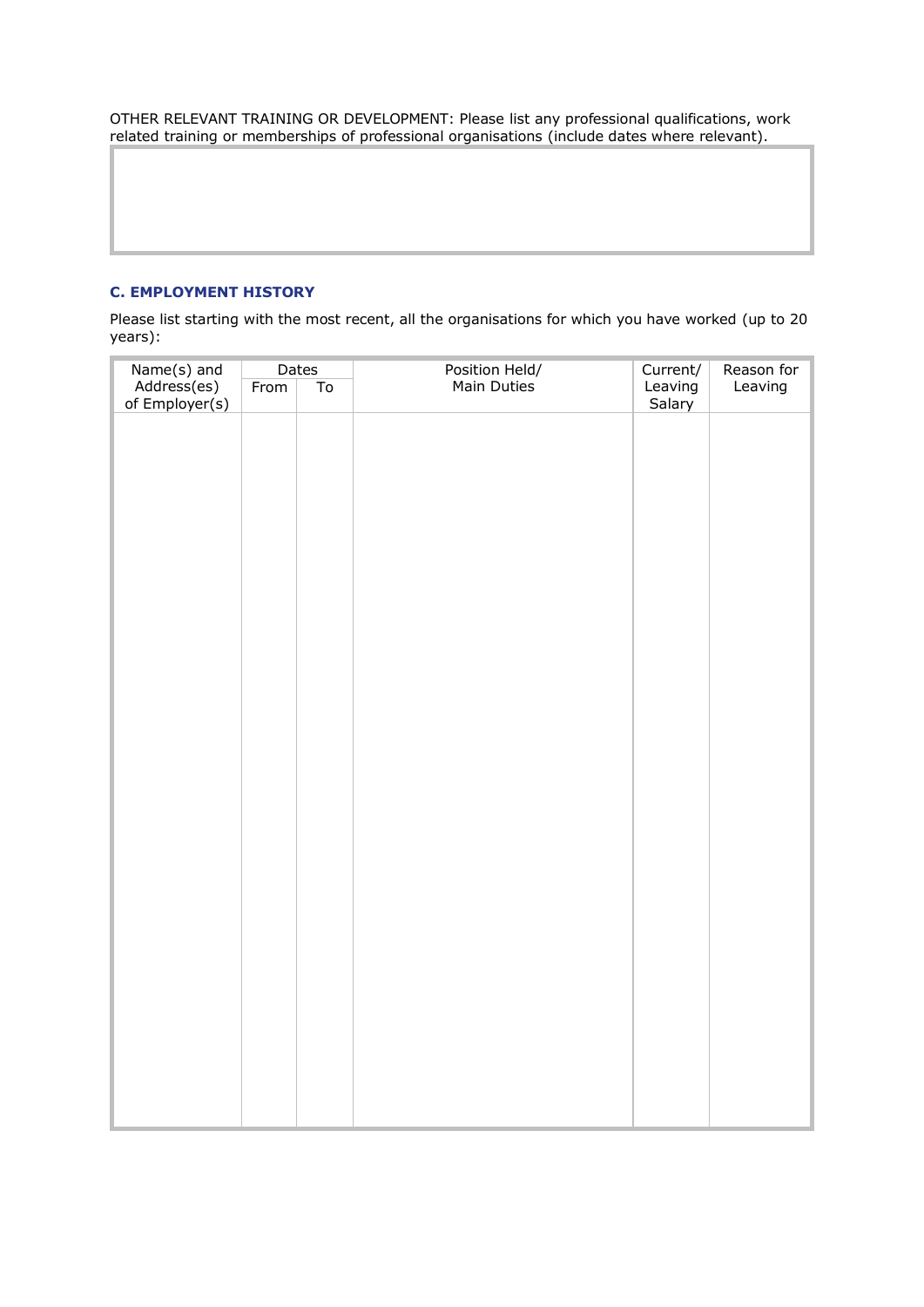#### **D. SUPPLEMENTARY INFORMATION – How you meet the person specification**

Please give a brief summary of your experience and skills, providing examples of how you meet the requirements of the Person Specification and Job Description. This can include examples of your voluntary work and experience.  $(Up$  to 1500 words)

# **E. SUPPLEMENTARY INFORMATION – Why you are applying for this role**

Please outline why you are applying for this role with SERT. What attracts you to the role and<br>why do you think you are well suited to it? (Up to 500 words) why do you think you are well suited to it?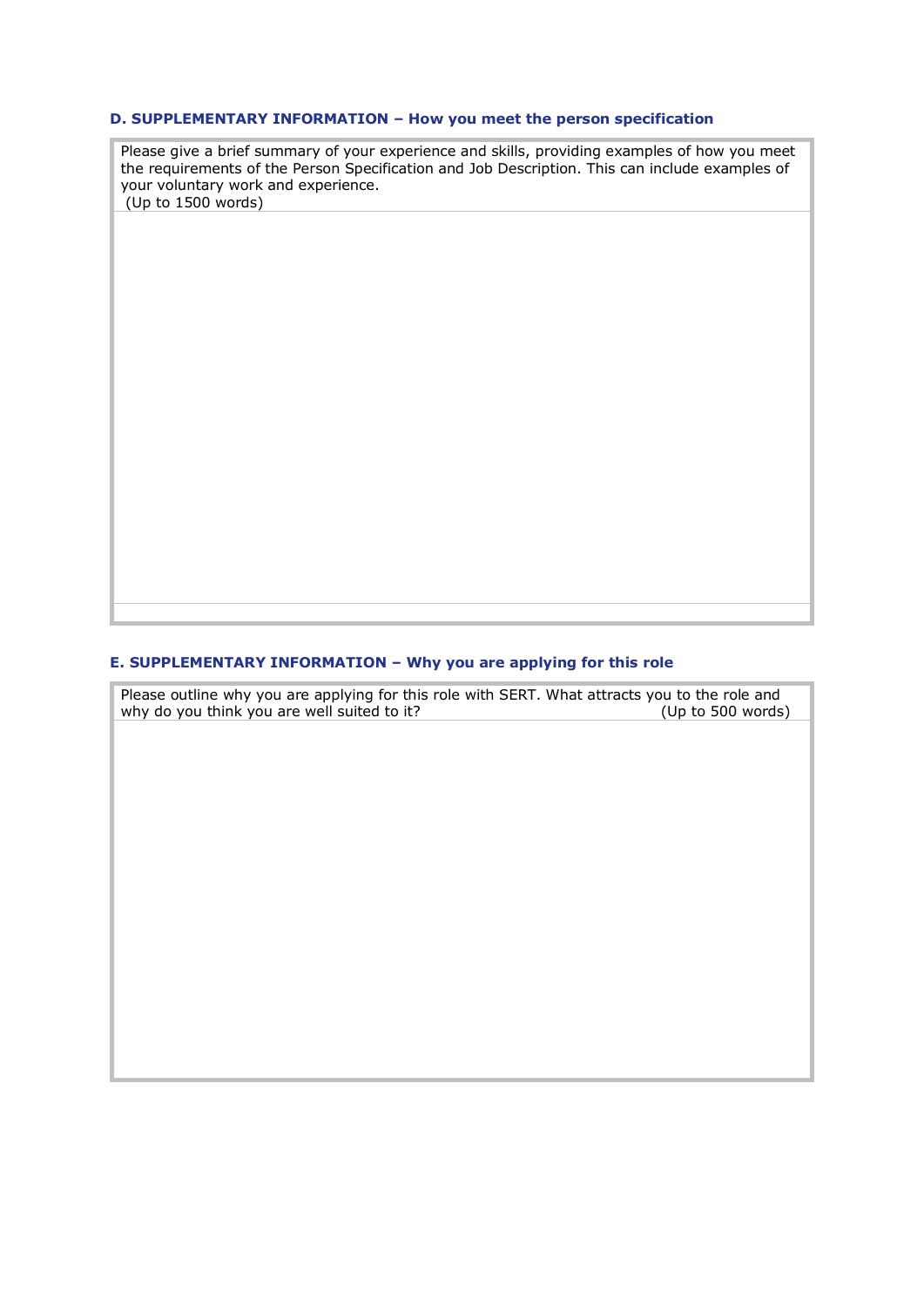# **F. SUPPLEMENTARY INFORMATION – More about you and your interests**

| Please outline your personal interests, why you want to work towards improving rivers and what<br>is your favourite river and why? | (Up to 500 words) |
|------------------------------------------------------------------------------------------------------------------------------------|-------------------|
|                                                                                                                                    |                   |
|                                                                                                                                    |                   |
|                                                                                                                                    |                   |
|                                                                                                                                    |                   |
|                                                                                                                                    |                   |
|                                                                                                                                    |                   |
|                                                                                                                                    |                   |
|                                                                                                                                    |                   |

## **G. SUPPLEMENTARY INFORMATION**

| 1. Please give dates of any holidays arranged:                                                                                                                                                                                                                                                                                                                                                                                                                                                                                                                                                                                                          |                   |
|---------------------------------------------------------------------------------------------------------------------------------------------------------------------------------------------------------------------------------------------------------------------------------------------------------------------------------------------------------------------------------------------------------------------------------------------------------------------------------------------------------------------------------------------------------------------------------------------------------------------------------------------------------|-------------------|
| 2. When would you be able to start?:                                                                                                                                                                                                                                                                                                                                                                                                                                                                                                                                                                                                                    |                   |
| 3. Are you willing to work occasional evening/weekend when required?                                                                                                                                                                                                                                                                                                                                                                                                                                                                                                                                                                                    | Yes / No          |
| 4. Are you applying for a full time role or 0.8 FTE (full time equivalent)?                                                                                                                                                                                                                                                                                                                                                                                                                                                                                                                                                                             | Full-time $/ 0.8$ |
| 5. Rehabilitation of Offenders Act 1974<br>In order to protect certain vulnerable groups within society, there are a number<br>of posts and professions that are exempt from the provisions of the<br>Rehabilitation of Offenders Act 1974. These include posts where, in the normal<br>course of their duties, successful applicants will have access to persons who are<br>deemed as vulnerable adults or children. If the post you have applied for falls<br>within the above category, it will be exempt from the provisions of the<br>Rehabilitation of Offenders Act by virtue of the Rehabilitation of Offenders Act<br>(Exceptions Order) 1975. |                   |
| Applicants are, therefore, not entitled to withhold information about<br>convictions which for other purposes are 'spent' under the provisions of the<br>Act and in the event of employment any failure to disclose such convictions<br>could result in dismissal or disciplinary action by the South East Rivers Trust.<br>Any information given will be confidential and will be considered only in<br>relation to posts to which the order applies.                                                                                                                                                                                                  |                   |
| Have you ever been convicted of a criminal offence: (which is not a spent<br>conviction under the Rehabilitation of Offenders Act 1974 as modified by the<br>Legal Aid, Sentencing and Punishment Act 2012)?                                                                                                                                                                                                                                                                                                                                                                                                                                            | Yes / No          |
| If Yes, please give further information:                                                                                                                                                                                                                                                                                                                                                                                                                                                                                                                                                                                                                |                   |